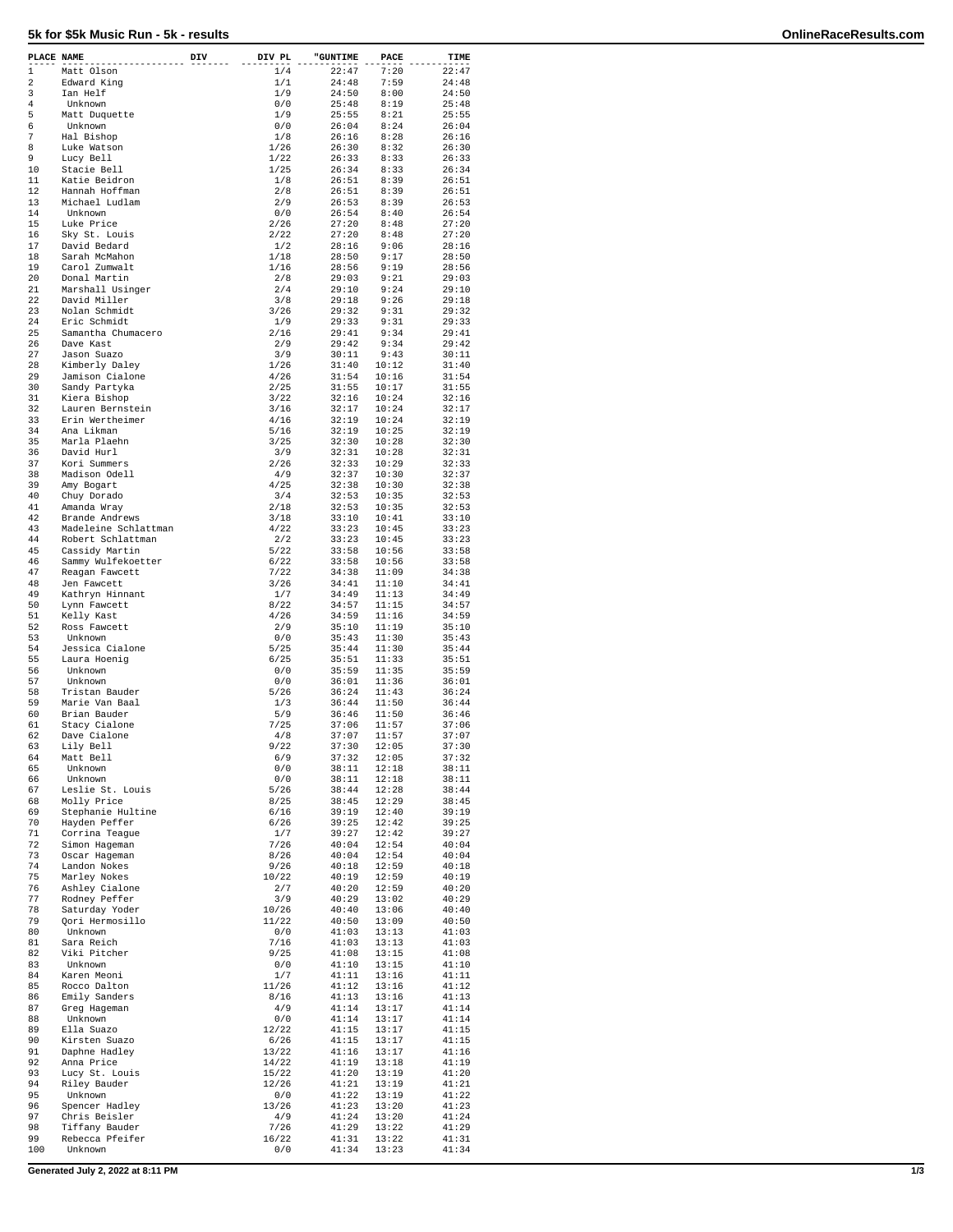## **5k for \$5k Music Run - 5k - results OnlineRaceResults.com**

| PLACE NAME |                                    | DIV | DIV PL         | "GUNTIME       | PACE           | TIME           |
|------------|------------------------------------|-----|----------------|----------------|----------------|----------------|
| 101        | Unknown                            |     | 0/0            | 41:35          | 13:23          | 41:35          |
| 102        | Natalie Schiele                    |     | 4/18           | 41:38          | 13:24          | 41:38          |
| 103        | Unknown                            |     | 0/0            | 41:39          | 13:25          | 41:39          |
| 104        | Alaksandra Sevier                  |     | 8/26           | 42:18          | 13:37          | 42:18          |
| 105<br>106 | Jim Pitcher<br>Sean Sanders        |     | 5/8<br>5/9     | 42:41<br>42:45 | 13:45<br>13:46 | 42:41<br>42:45 |
| 107        | Zedkeia Dalton                     |     | 14/26          | 42:46          | 13:46          | 42:46          |
| 108        | Nina Faver                         |     | 10/25          | 43:20          | 13:57          | 43:20          |
| 109        | Renet Snow                         |     | 2/3            | 43:30          | 14:00          | 43:30          |
| 110        | Brandi Barbosa                     |     | 9/16           | 43:48          | 14:06          | 43:48          |
| 111        | Unknown                            |     | 0/0            | 43:59          | 14:10          | 43:59          |
| 112        | Unknown                            |     | 0/0            | 43:59          | 14:10          | 43:59          |
| 113<br>114 | Unknown<br>Mandi Graw              |     | 0/0<br>9/26    | 44:00<br>44:01 | 14:10<br>14:10 | 44:00<br>44:01 |
| 115        | Unknown                            |     | 0/0            | 44:02          | 14:11          | 44:02          |
| 116        | Steph Harms                        |     | 10/16          | 44:03          | 14:11          | 44:03          |
| 117        | Emma Harms                         |     | 3/8            | 44:06          | 14:12          | 44:06          |
| 118        | Amy Lueb                           |     | 10/26          | 44:06          | 14:12          | 44:06          |
| 119        | Sheri Ludlam                       |     | 5/18           | 44:07          | 14:12          | 44:07          |
| 120        | Unknown                            |     | 0/0            | 44:09          | 14:13          | 44:09          |
| 121<br>122 | Angela Larson                      |     | 2/7<br>3/7     | 44:10<br>44:11 | 14:13<br>14:14 | 44:10<br>44:11 |
| 123        | Yasmine Aragon<br>Daisy Martin     |     | 4/8            | 44:12          | 14:14          | 44:12          |
| 124        | Christian Jezek                    |     | 15/26          | 44:14          | 14:15          | 44:14          |
| 125        | Diane Lieberman                    |     | 11/26          | 44:15          | 14:15          | 44:15          |
| 126        | Chris Jezek                        |     | 6/8            | 44:20          | 14:17          | 44:20          |
| 127        | Dawn Watson                        |     | 2/7            | 44:38          | 14:22          | 44:38          |
| 128        | Zehra Mooney                       |     | 11/25          | 44:45          | 14:25          | 44:45          |
| 129        | Jolene White                       |     | 12/26          | 44:50          | 14:26          | 44:50          |
| 130<br>131 | Lee Anna Hageman<br>Ti Brown       |     | 13/26<br>16/26 | 44:54<br>45:11 | 14:27<br>14:33 | 44:54<br>45:11 |
| 132        | Ian Brown                          |     | 17/26          | 45:13          | 14:34          | 45:13          |
| 133        | Karl White                         |     | 7/8            | 45:21          | 14:36          | 45:21          |
| 134        | Julliana Garcia                    |     | 6/18           | 45:51          | 14:46          | 45:51          |
| 135        | Brensy Dorado                      |     | 3/7            | 45:52          | 14:46          | 45:52          |
| 136        | Trish Silverman                    |     | 1/1            | 45:52          | 14:46          | 45:52          |
| 137        | Melissa Meuzelaar                  |     | 14/26          | 46:14          | 14:53          | 46:14          |
| 138        | Ben Meuzelaar                      |     | 18/26          | 46:14          | 14:53          | 46:14          |
| 139<br>140 | Willabel Potter<br>Maddie Potter   |     | 17/22<br>18/22 | 46:51<br>46:51 | 15:05<br>15:05 | 46:51<br>46:51 |
| 141        | Izzy Bong                          |     | 4/7            | 46:58          | 15:07          | 46:58          |
| 142        | Randy Bong                         |     | 5/9            | 46:58          | 15:07          | 46:58          |
| 143        | Unknown                            |     | 0/0            | 47:03          | 15:09          | 47:03          |
| 144        | Lora Bong                          |     | 12/25          | 47:08          | 15:10          | 47:08          |
| 145        | Kimberly Weatherwax                |     | 15/26          | 47:08          | 15:11          | 47:08          |
| 146        | Holly Coffee                       |     | 3/3            | 47:14          | 15:12          | 47:14          |
| 147<br>148 | Unknown<br>Jim Lord                |     | 0/0<br>6/9     | 47:18<br>47:19 | 15:14<br>15:14 | 47:18<br>47:19 |
| 149        | Unknown                            |     | 0/0            | 47:32          | 15:18          | 47:32          |
| 150        | June Monseau                       |     | 19/22          | 47:34          | 15:19          | 47:34          |
| 151        | Joe Marquez                        |     | 7/9            | 47:35          | 15:19          | 47:35          |
| 152        | Tyler Marquez                      |     | 19/26          | 47:36          | 15:20          | 47:36          |
| 153        | Susan Quint                        |     | 1/2            | 47:45          | 15:23          | 47:45          |
| 154        | Cassandra Kotter                   |     | 7/18           | 47:53          | 15:25          | 47:53          |
| 155<br>156 | German Hermosillo<br>Rose Finnigan |     | 6/9<br>5/7     | 47:57<br>47:57 | 15:26<br>15:26 | 47:57<br>47:57 |
| 157        | Hunter Peffer                      |     | 20/26          | 48:00          | 15:27          | 48:00          |
| 158        | Genevieve Wiley                    |     | 6/7            | 48:15          | 15:32          | 48:15          |
| 159        | Unknown                            |     | 0/0            | 48:15          | 15:32          | 48:15          |
| 160        | Ed Youngberg                       |     | 1/1            | 48:16          | 15:33          | 48:16          |
| 161        | Matt Kasson                        |     | 7/9            | 49:03          | 15:47          | 49:03          |
| 162        | Shannan Kasson                     |     | 8/18           | 49:03          | 15:48          | 49:03          |
| 163<br>164 | Trina Meyer<br>Laura Ortiz         |     | 9/18<br>10/18  | 49:14<br>49:41 | 15:51<br>16:00 | 49:14<br>49:41 |
| 165        | Karma Carmosino                    |     | 16/26          | 49:42          | 16:00          | 49:42          |
| 166        | Heather Peffer                     |     | 13/25          | 50:18          | 16:12          | 50:18          |
| 167        | Kimberly Gonsalves                 |     | 14/25          | 50:42          | 16:19          | 50:42          |
| 168        | Lisa Rimmert                       |     | 11/16          | 50:42          | 16:20          | 50:42          |
| 169        | Colston Yoder                      |     | 21/26          | 51:25          | 16:33          | 51:25          |
| 170<br>171 | Drew Yoder<br>Travis Jackson       |     | 8/9<br>1/3     | 51:29<br>51:49 | 16:34<br>16:41 | 51:29<br>51:49 |
| 172        | Anjoli Harbert                     |     | 4/7            | 51:52          | 16:42          | 51:52          |
| 173        | Madison Pozner                     |     | 5/8            | 51:59          | 16:44          | 51:59          |
| 174        | Beverly Houston                    |     | 6/8            | 52:08          | 16:47          | 52:08          |
| 175        | Carly Potter                       |     | 20/22          | 52:41          | 16:58          | 52:41          |
| 176        | Becky Myers                        |     | 11/18          | 52:41          | 16:58          | 52:41          |
| 177        | Unknown                            |     | 0/0            | 52:45          | 16:59          | 52:45          |
| 178<br>179 | Christina Castillo                 |     | 17/26          | 52:46<br>52:47 | 16:59<br>17:00 | 52:46<br>52:47 |
| 180        | Stacy Wray<br>David Marquez        |     | 15/25<br>22/26 | 52:51          | 17:01          | 52:51          |
| 181        | Unknown                            |     | 0/0            | 53:00          | 17:04          | 53:00          |
| 182        | Marney Beisler                     |     | 16/25          | 53:01          | 17:04          | 53:01          |
| 183        | Unknown                            |     | 0/0            | 53:02          | 17:05          | 53:02          |
| 184        | Shelly Meyers                      |     | 3/7            | 53:31          | 17:14          | 53:31          |
| 185        | Unknown                            |     | 0/0            | 53:32          | 17:14          | 53:32          |
| 186        | Jeff Thompson                      |     | 8/8            | 53:35          | 17:15          | 53:35          |
| 187<br>188 | Unknown<br>Nicole Stone            |     | 0/0<br>12/18   | 53:41<br>53:49 | 17:17<br>17:20 | 53:41<br>53:49 |
| 189        | Casey Yunko                        |     | 7/9            | 53:51          | 17:20          | 53:51          |
| 190        | Marty Sevier                       |     | 1/1            | 54:16          | 17:28          | 54:16          |
| 191        | Michelle Marquez                   |     | 18/26          | 54:39          | 17:36          | 54:39          |
| 192        | Denise Decker                      |     | 17/25          | 55:41          | 17:56          | 55:41          |
| 193        | Blake Meuzelaar                    |     | 23/26          | 56:08          | 18:04          | 56:08          |
| 194        | Tom Meuzelaar                      |     | 8/9            | 56:08          | 18:05          | 56:08          |
| 195<br>196 | Unknown<br>Unknown                 |     | 0/0<br>0/0     | 56:28<br>56:37 | 18:11<br>18:14 | 56:28<br>56:37 |
| 197        | Jael Dorado                        |     | 13/18          | 56:39          | 18:14          | 56:39          |
| 198        | Rocio Dorado                       |     | 14/18          | 56:40          | 18:15          | 56:40          |
| 199        | Sarfaraz Khan                      |     | 4/4            | 56:40          | 18:15          | 56:40          |
| 200        | Annette Guillaume                  |     | 4/7            | 56:47          | 18:17          | 56:47          |

**Generated July 2, 2022 at 8:11 PM 2/3**